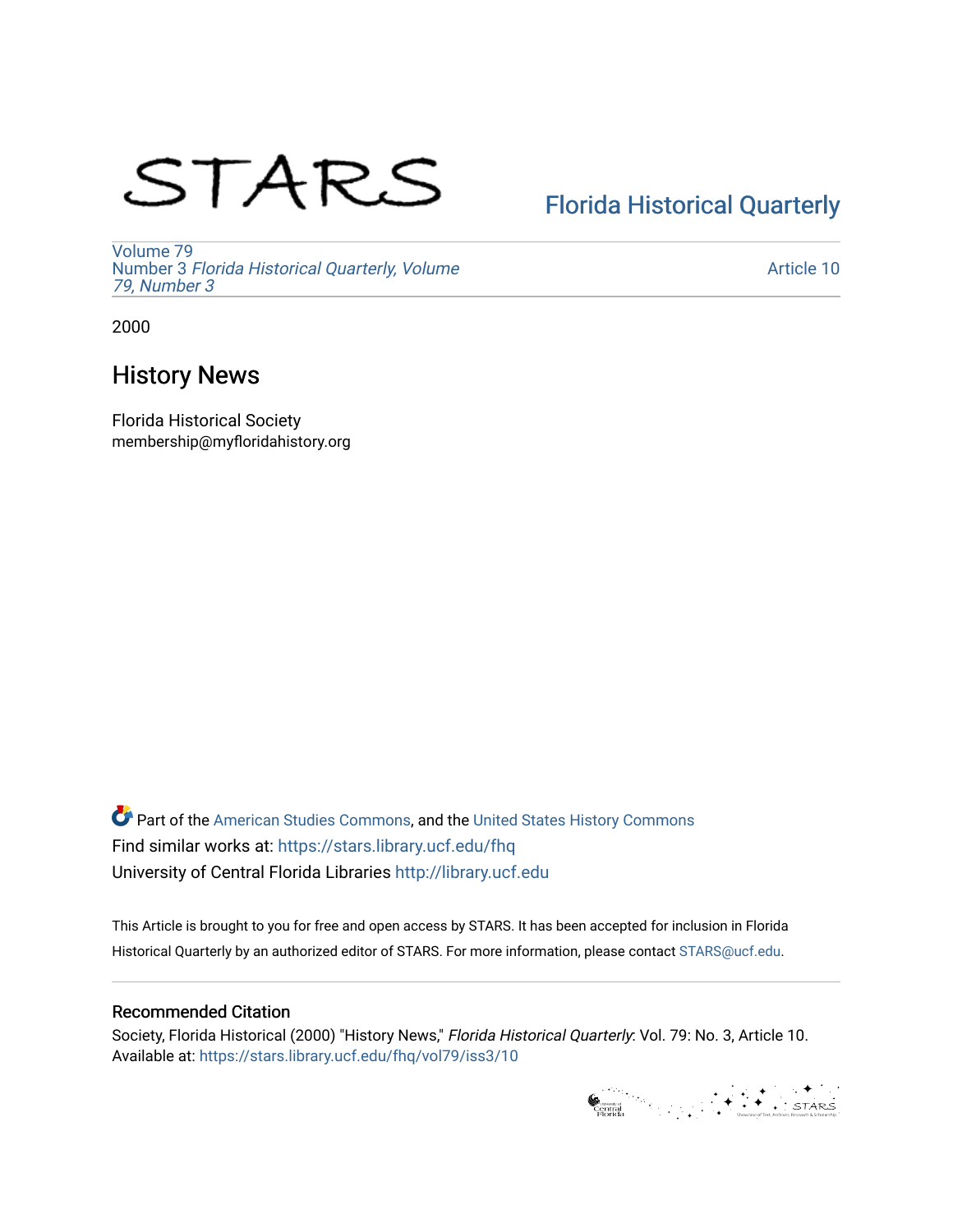#### **History News**

#### Conferences

"The Popular Culture of Florida." The annual meeting of the Florida Historical Society will be held 23-26 May 2001 in Cocoa. The general theme is "The Popular Culture of Florida," but papers will also be presented on other topics relating to Florida's history, environment, politics, or economy. For further information, visit the Society's webpage at <http://www.florida-historical-soc.org/>.

"History and Community in the Sunbelt: A Symposium." "Community and History: Discovering the Past, Building the Future" is a multi-year venture sponsored by the University of Central Florida, combining academic and public history to explore the relationships of historical knowledge, interpretation, and story-telling to community formation, definition, and identity. The first event is a symposium on "History and Community in the Sunbelt" to be held Wednesday, 28 February 2001 at the university student center. The program will focus on the intersections of race, gender. community, and history. Scheduled presenters are Roger Wilkins (George Mason University), "Sunbelt Dreams and the Founders' Aspirations"; David Goldfield (University of North Carolina at Charlotte), "Southern History Meets the Sunbelt"; and Glenna Mathews (Stanford University), "Silicon Valley Women and the California Dream." For information, contact Prof. Shirley Leckie at <sleckie@pegasus.cc.ucf.edu>.

"Religion and Popular Culture." The Southwest/Texas Popular Culture Associations and American Culture Association are holding a series of panels at the next meeting of these regional groups, 7-10 March 2001 in Albuquerque, New Mexico, at the Sheraton Oldtown Hotel. For more information, visit the conference website at <http://www2.okstate.edu/swpca>.

 $[436]$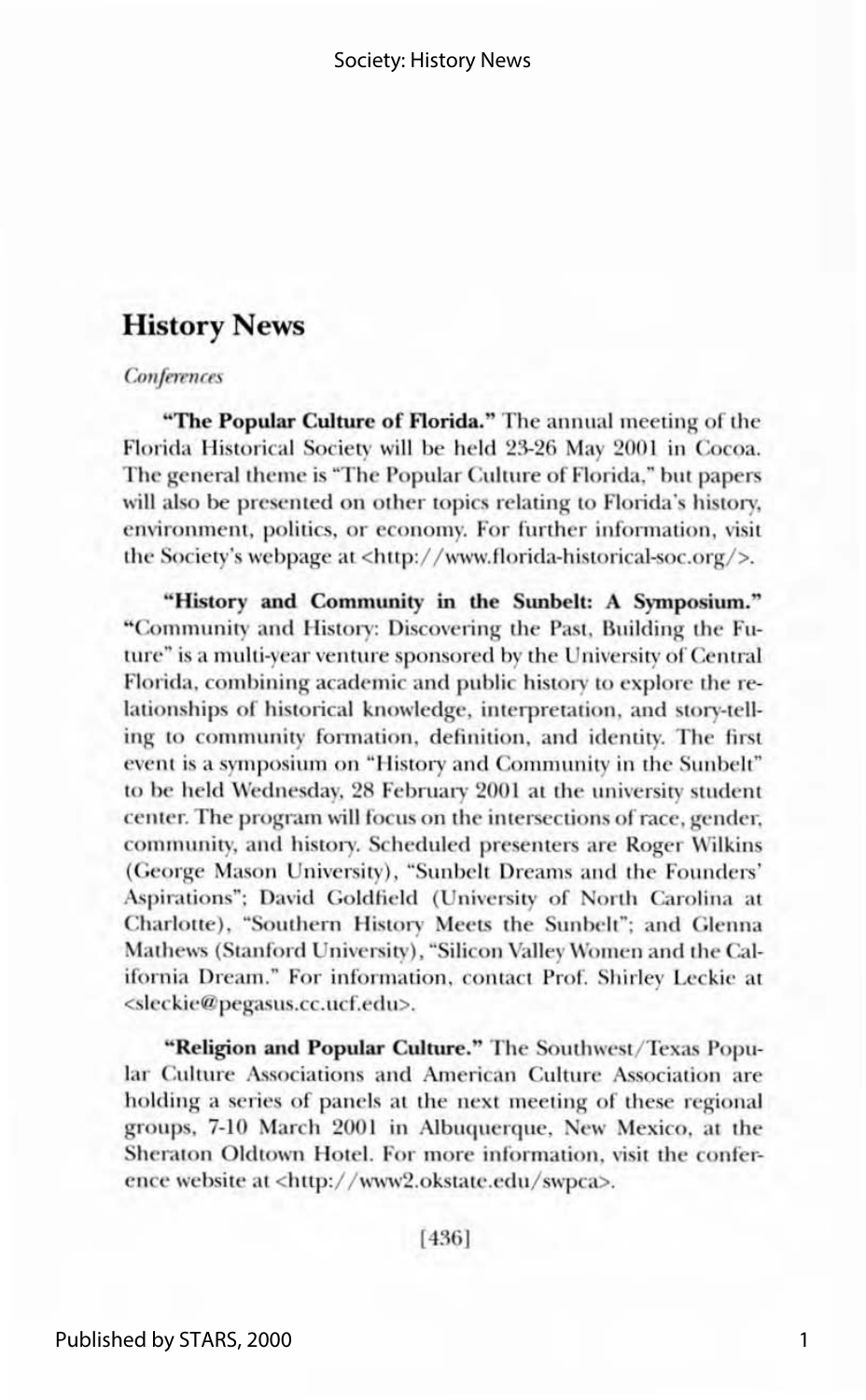-437

**HISTORY NEWS** 

**Call for Papers** 

Allen Morris Conference on the History of Florida and the Atlantic World. The Allen Morris Conference Committee and Florida State University History Department are proud to announce the second biennial conference to be held at Florida State University's Turnbull Conference Center in Edlahassee on February 1-2, 2002. The conference theme is "Immigration, Migration, and Diasporain Florida and the Atlantic World." The keynote speaker will be Dr. Louis A. Pérez, the J. Carlyle Sitterson Professor of History at the University of North Carolina at Chapel Hill, who will discuss Cuban inunigration to Florida. The Program Committee invites proposals that focus on issues specific to Florida, or that place Florida in a greater Atlantic context, including colonial-era papers that cover the Spanish Borderlands, the Caribbean and colonial Spanish background to slavery in Florida, Native American and indigenous diaspora or investigations of non-traditional ethnic migrations, "snowbird" migration, migrant labor in the winter vegetable industry, tourism, and Latin American immigration. Interested presenters should submit a proposal of no more than three hundred words and a brief curriculum vitae. Those interested in serving chairs or commentators should forward vita as well. Proposals must be received no later than May 1, 2001. Forward materials to Dr. Elna Green, Department of History, The Florida State University, Tallahassee, Florida 32306-2200; or contact her at <egreen@mailer.fsu.edu>. Please visit the web site at <http:// mailer.fsu.edu/~rhererra/allenmorris.htm>.

#### Historical Societies' Projects and Events

"Spring Into History." The Central Florida Local History Consortium will sponsor a series of events throughout March and April 2001, emphasizing the intersection between history and community-building. For further information, including dates and locations, visit the "Community and History" webpage at <http:// pegasus.cc.ucf.edu/~flhisqu/com&his.html>.

Florida Historical Society Committees. Florida Historical Society President Ada Coats Williams has appointed the following Society committees: Charlton Tebeau Book Award (Dr. Eugene Lyon. chair, Dr. Gary Mormino, Dr. Bill Marino); Rembert Patrick Book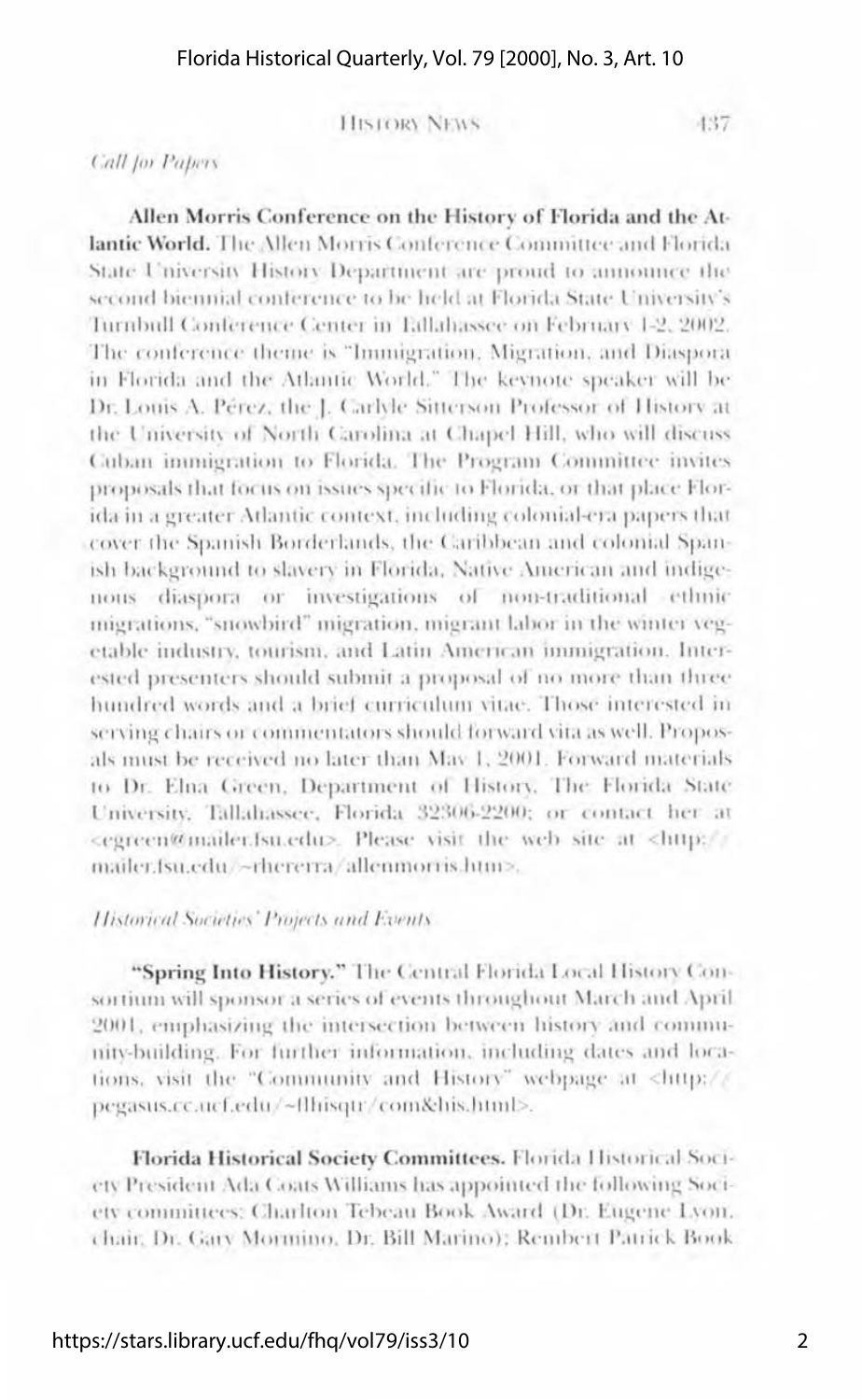#### **FLORIDA HISTORICAL OUARTERLY**

Award (Dr. Jose Fernandez, chair, Dr. Julian Pleasants, Dr. Dan Schafer): James J. Horgan Book Award (Dr. Robert A. Taylor, chair, Dr. James Cusik, Dr. Paul S. George); Governor LeRoy Collins Graduate Essay prize (Dr. Len Lempel, chair, Dr. David Coles, Le-Land Hawes, Dr. Charles Arnade, Dr. Joe Knetsch); Carolyn Mays Brevard Undergraduate Essay prize (Dr. Larry Rivers, chair, Dean DeBolt, Dr. George Pearce); Frederick Cubberly High School Essay and Outstanding Teacher Award (Jean McNary, chair, Peter Cowdrey, Robert Yarnell); Hampton Dunn Print Media Awards (Patti Bartlett, chair, Marinus Latour, Cynthia Crankshaw); Hampton Dunn Electronic Media Awards (A. Clyde Field, chair, George L. Harrell, Ada E. Parrish); Harry T. and Harriette V. Moore Award for Ethnic and Social History (Dr. Gordon Patterson, chair, Dr. Larry Rivers, David Jackson).

#### **Fellowships and Awards**

438

The Florida Historical Confederation announces a stipend of \$250 to accompany its Marinus Latour Outstanding Volunteer Award. Named after former Florida Historical Society president Marinus Latour of Gainesville, the award recognizes the contributions made by an outstanding volunteer to a local society, library, museum or other Florida history program or organization. For information on the award or how to nominate an individual for recognition, write the Confederation's office, 435 Brevard Avenue, Cocoa, FL 32922, or visit the Florida Historical Society website at <http://www.florida-historical-soc.org/>.

#### **Websites**

New from the National Archives. The National Archives and Records Administration announces a new project in the Digital Classroom section of its web site. "Frontiers in History: Ideas from the National Archives" presents descriptions of forty-four collections of records that are available for student research and relate to the 2001 National History Day Theme: Frontiers in History: People, Places, Ideas. Last year, nearly 600,000 students participated in National History Day, the yearlong, nationwide educational program that fosters academic achievement and intellectual growth while encouraging students in grades 6-12 to get excited about history. The URL is <http://www.nara.gov/education/historyday/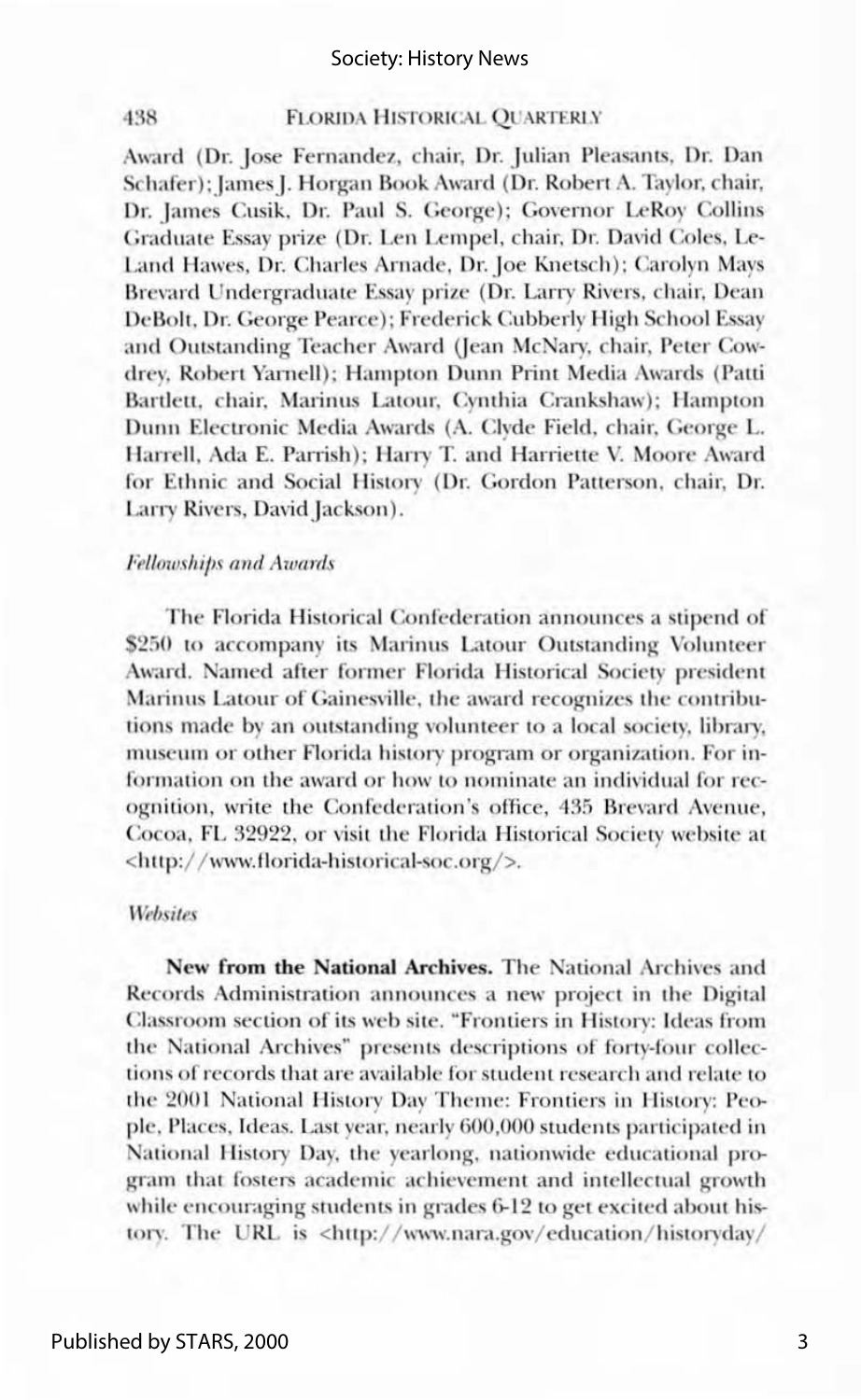439

#### **HISTORY NEWS**

frontier/2001.html>. NARA's online resource "Frontiers in History: Ideas From the National Archives" encourages students to investigate archival resources related to a wide range of subjects. including air and space, atomic energy, civil rights, the environment, and foreign affairs. The described resources are available from the Hoover, Truman, Eisenhower, and Johnson Presidential libraries, and NARA's regional facilities in Atlanta. Kansas City, Denver and Seattle.

Band Music from the Civil War Era. On September 27, 1974. the Music Division of the Library of Congress re-created a typical concert of brass band and yocal music from mid-nineteenth-century America. That concert has become the starting-point for Band Music from the Civil War Era, an online collection that brings together musical scores, recordings, photographs, and essays documenting an important but insufficiently explored part of the American musical past. This collection features over seven hundred musical compositions, as well as eight full-score modern editions and nineteen recorded examples of brass band music in performance. In addition to the musical scores and parts. Band Music from the Civil War Era includes a gallery of photographs and drawings selected from several Library of Congress collections. These illustrations capture the nature of life in the Civil War's military bands and help explain the variety of the band books in this collection. Visit the Library of Congress's website at <http://memory.loc.gov/ammem/cwmhtml/cwmhome.html>...

#### Editor's Notes

The production of the Florida Historical Quarterly is not possible without the assistance of many people who seldom receive recognition for their invested time and energy. Referees read every submission, consider the quality of research and writing, and provide readers' reports to aid the editor. A panel of judges invest their time and expertise in determining the annual winner of the Arthur W. Thompson Award for the *Quarterl*y's best article. Other individuals volunteer their research, editorial, and secretarial skills toward. the production of the *Quarterly*. In 2000, it was the dedication of these people-Raymond O. Arsenault, Curtis Austin, Rose Beiler. James B. Crooks, James Cusick, Paul S. George, Maxine D. Jones, Edmund Kallina, Leonard Lempel, Jerald T. Milanich, Raymond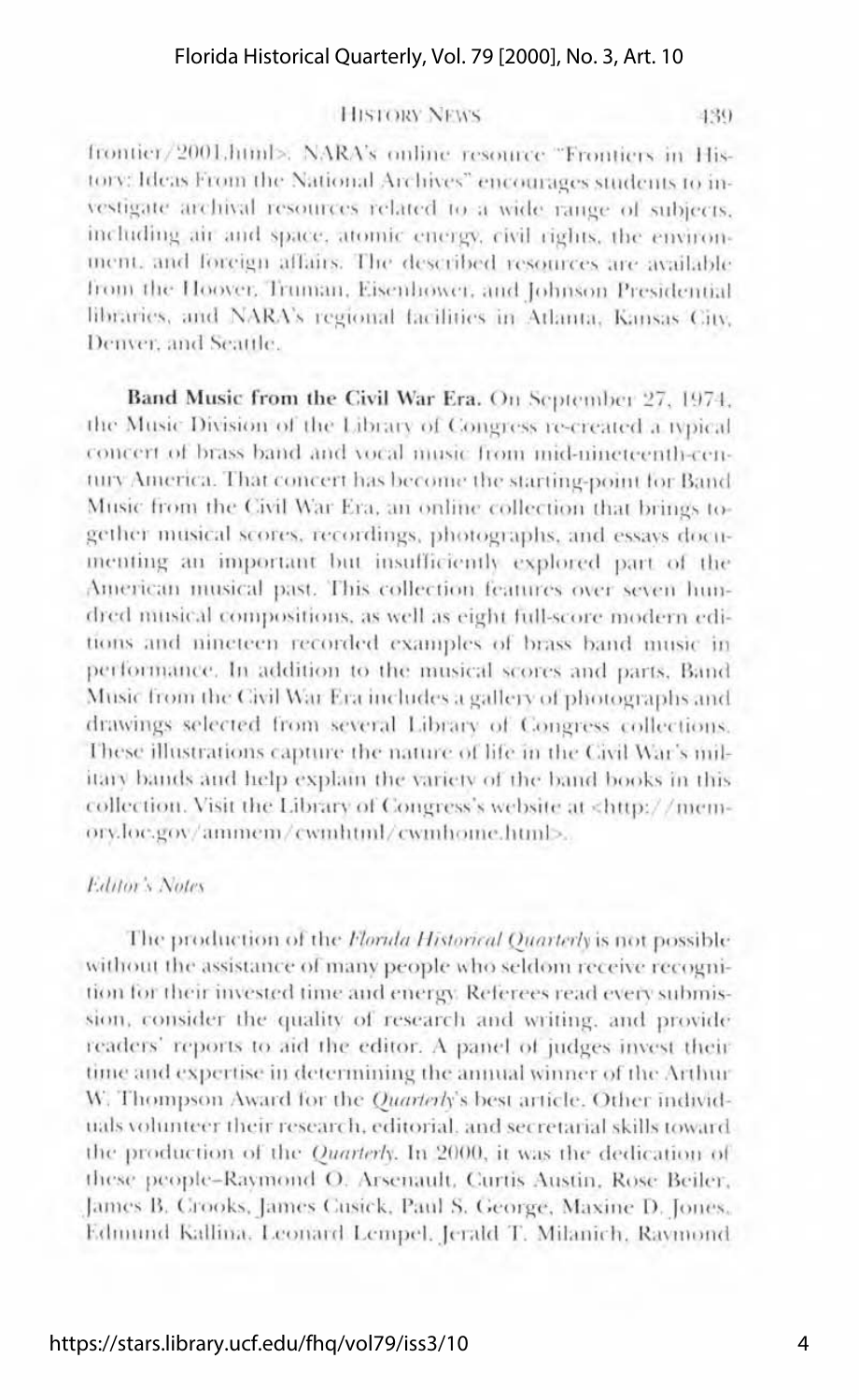#### Society: History News

#### **FLORIDA HISTORICAL QUARTERLY**

440

A. Mohl, Gary R. Mormino, Christine Persons, Darden Asbury Pyron, Nancy Rauscher, Daniel L. Schafer, R. Bruce Stephenson-that assured quality publication and efficient operation of the Quarterly. We are most grateful for their contributions.

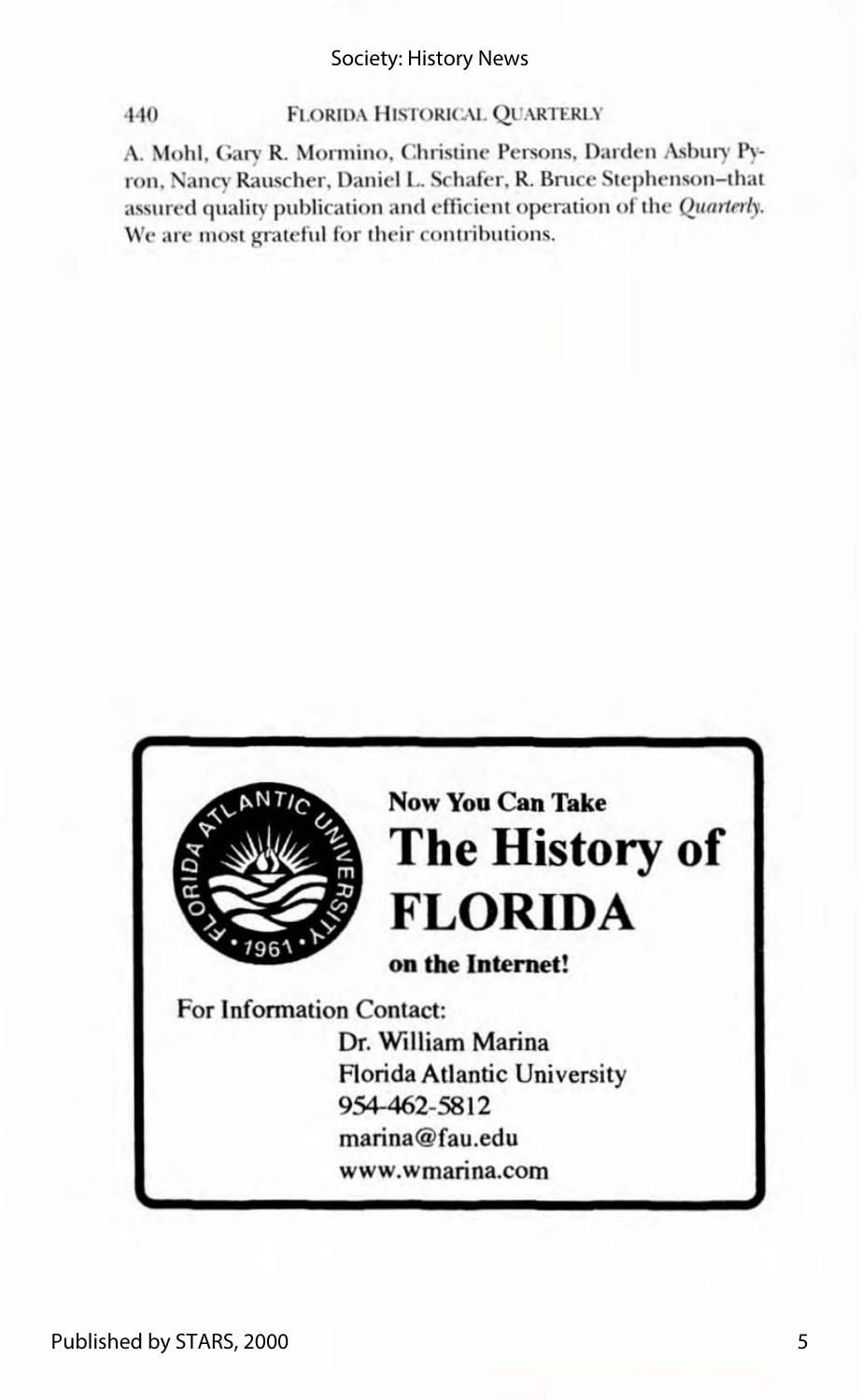# **A GIFT OF HISTORY**

A membership in the Florida Historical Society is an excellent gift idea for birthdays, graduation, or for anyone interested in the rich and colorful story of Florida's past.

A one-year membership costs only \$40, and it includes four issues of the Florida Historical Quarterk, the Florida History Newsletter, as well as all other privileges of membership. A personal letter from the executive director of the Society will notify the recipient of your generosity and consideration.

|             | Send to: Florida Historical Society<br>1320 Highland Avenue |
|-------------|-------------------------------------------------------------|
|             | Eau-Gallie-Melbourne, FL 32935                              |
|             | Please send as a special gift:                              |
|             | Annual membership-\$40                                      |
|             | Family membership-\$50                                      |
|             | Institutions-S55                                            |
|             | Contributing membership-\$200                               |
|             | Corporate membership-\$500                                  |
|             | Student membership-\$30                                     |
|             |                                                             |
| 1()         |                                                             |
|             |                                                             |
|             |                                                             |
|             |                                                             |
|             |                                                             |
|             |                                                             |
| <b>FROM</b> |                                                             |
|             |                                                             |
|             |                                                             |
|             |                                                             |
|             |                                                             |